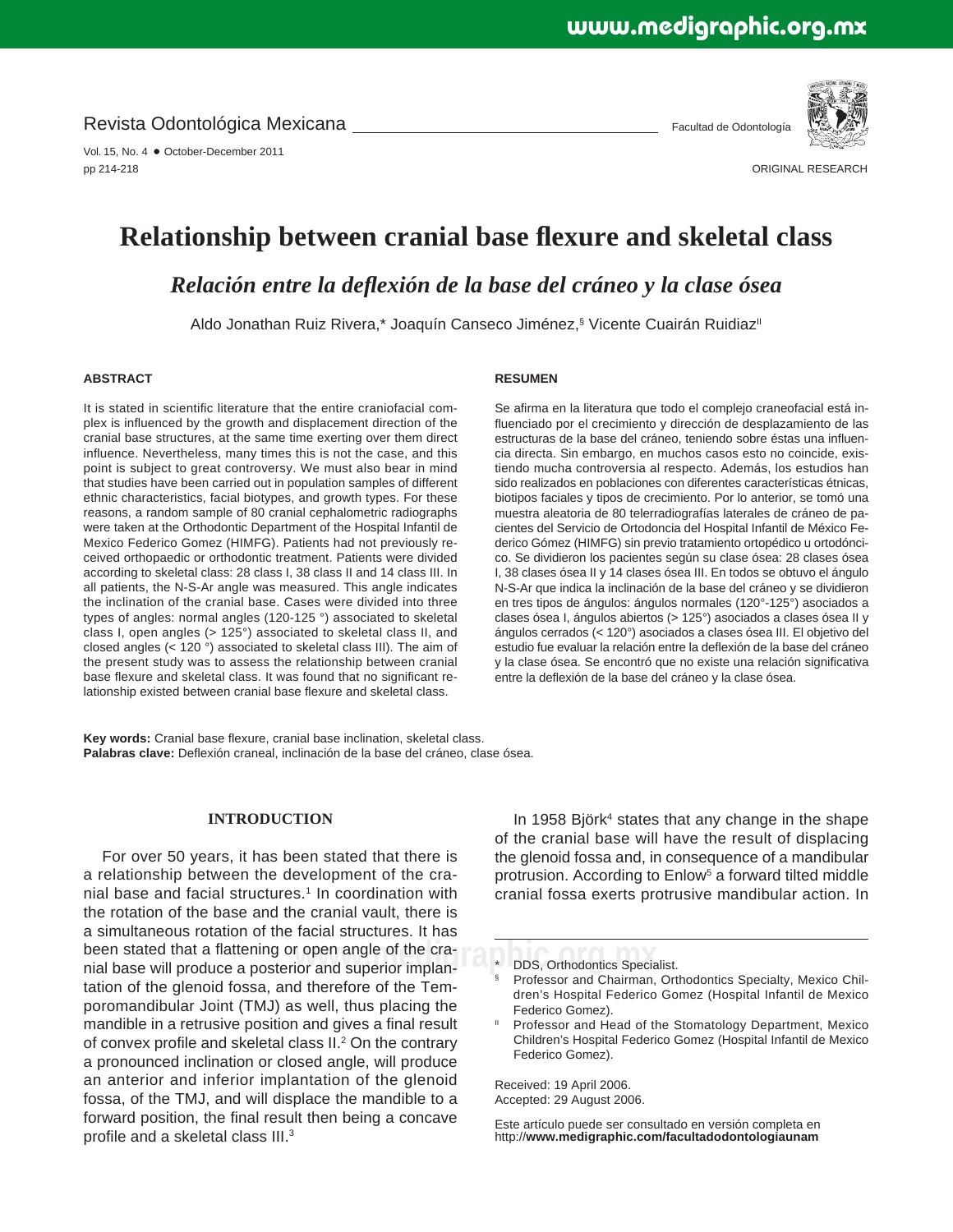cases where it is tilted backwards it has a retrusive mandibular effect.

Nevertheless, recent studies state that the cranial base flexure does not have an important effect in the establishment of the type of malocclusion. Andria et al<sup>6</sup> found that the angle of the saddle or cranial base does not have a statistically significant relationship with the position of the chin in the profile, and, consequently, in the skeletal class or type of malocclusion. Dhopatkar et al, $<sup>7</sup>$  in their study, determined that the angle of the</sup> cranial base, by itself, does not have a fundamental role in the establishment of malocclusion.

In 2002, Nanda et al $8$  found that cranial base flexure is associated with a specific facial pattern, but exerts only limited effect in the development of mandibular sagittal discrepancies. They likewise determined that relationship between cranial base flexure and skeletal pattern of the jaws is established before the fifth year of life.

Wilhelm et al<sup>9</sup> did not find statistically significant differences in cranial base angle among subjects with skeletal class I and II. His findings did not corroborate what Jarabak<sup>10</sup> establishes in his cephalometric analysis. In it, he uses the value for the saddle angle (S) or N-S-AR along with other measurements to determine the existence of a prognathic or retrognathic skeletal pattern. They reached the conclusion that individuals with class II skeletal patterns did not present a cranial base angle significantly more obtuse.

Based on the aforementioned data, a research was conducted in a group of Mexican patients seeking treatment at the Orthodontics service of the Federico Gomez Children s Hospital in Mexico City (FGCHM). The aim of this study is to assess the relationship between cranial base flexure and skeletal class. The research hypothesis guiding this research maintains that skeletal class I patients have a 120°-125° cranial base flexure angle; skeletal class II patients have an angle larger than 125° and skeletal class III patients an angle lower than 120°.

### **MATERIALS AND METHODS**

80 lateral cephalometric radiographs of the skull in the head's natural position (HNP) were selected. Patients were male and female age range 9-20 years. Patients came from the Orthodontics Service of the Federico Gomez Children's Hospital, and had not previously received orthopaedic or orthodontic treatment. Exclusion criteria were the following: patients with craniofacial alterations, cleft lip and palate and associated syndromes.

One of the researchers traced and measured all radiographs. All angles were measured twice, and mean values were obtained. The following points were used for the cephalometric analysis: point A (A), point B (B), saddle (S), nasion (N) and articular (Ar). With these points planes N-A, N-B, N-S and S-AR were traced, and the following angles were obtained:

• N-S-Ar or saddle (S) angle: determines inclination or cranial base flexure (Figure 1).



**Figure 1.** N-S-Ar angle. Measured between N-S and S-Ar planes. It indicates cranial base flexure.



**Figure 2.** ANB angle, obtained between N-A and N-B planes. It determines skeletal class.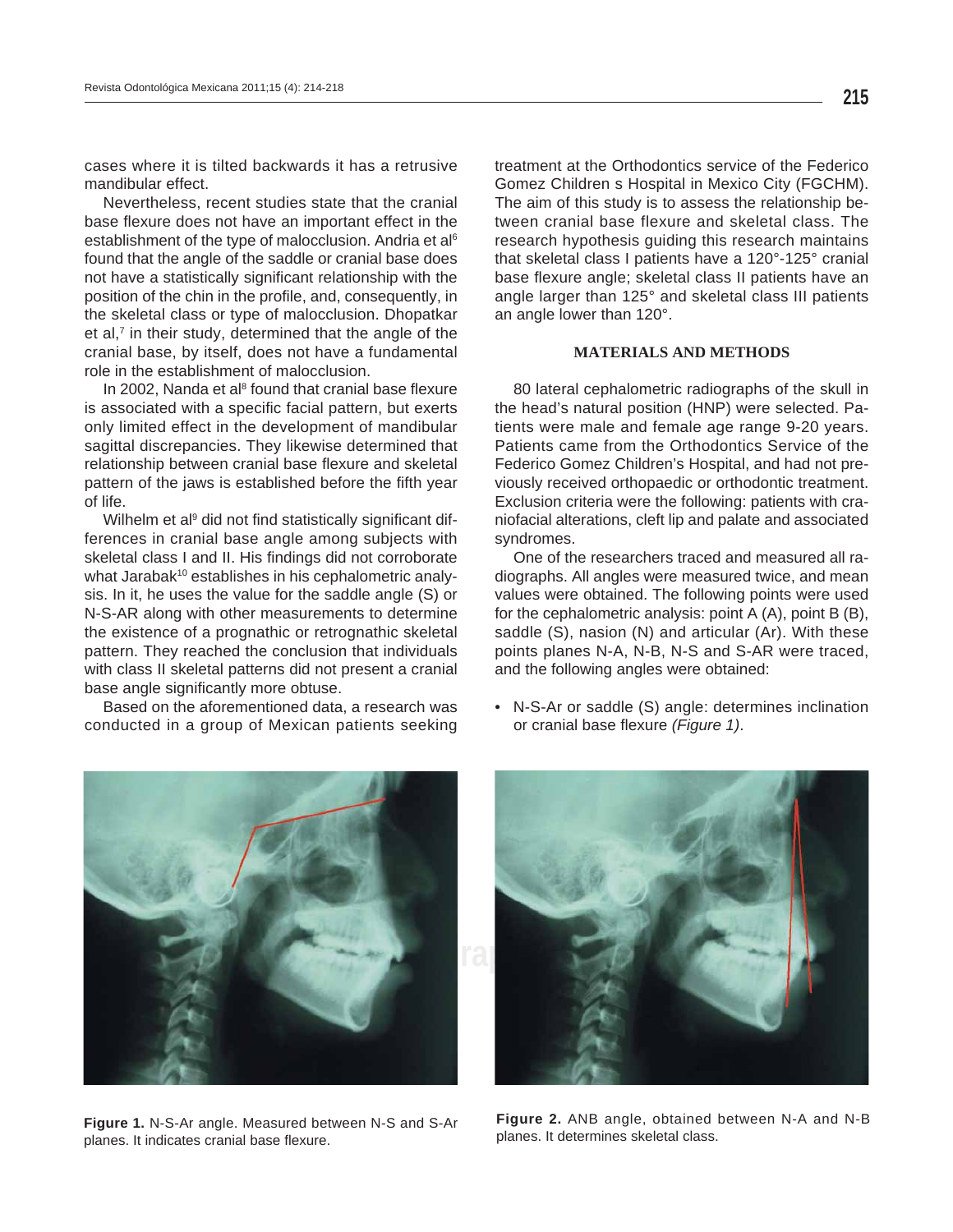- SNA angle: Indicates the anterior-posterior position of the upper jaw with respect to the cranial base.
- SNB angle: Indicates anterior-posterior position of the mandible with respect to the cranial base.
- ANB angle: indicates anterior-posterior discrepancy between upper and lower jaws.<sup>11</sup> Determines skeletal class *(Figure 2)*.

Patients were divided into three groups according to skeletal class or ANB angle. Group I: skeletal class I patients. Group II, skeletal class II patients. Group III: skeletal class III patients.

According to the N-S-AR angle measurement and its resulting value, it was divided into three types: normal saddle angles with values between 120° and 125°, open angles, with values above 125° and closed angles with values under 120°.

### **STATISTICAL METHOD**

All data were preliminarily analyzed through central tendency and dispersion measurements, as well as relative frequencies.

Dummy variables were built to correspond with skeletal classes and categories related to cranial base angles (open, normal and closed). *Kappa* weighted statistical was used for discordant data. All data were collected, assessed and processed in the statistical SPSS program version 11.0 and Strata, version 8.8.

#### **RESULTS**

Of the total sample 45 patients were female  $(56.3%)$ , mean age 12.9 years  $\pm$  0.28, and 35



**Figure 3.** Graph showing matches between N-S-Ar angle and different skeletal classes. Observe that in skeletal class II the angle matches in the majority of patients according to their skeletal class. In skeletal class I and II angles don't match.

cases were male (43.7%), mean age 12.8 years  $\pm$ 0.34.

Patients of group I represented 35% (28/80). 18 females, 10 males, mean age 12 years 8 months. Patients of group II were 47.5% (38/80), 23 females, 15 males, mean age 12 years 6 months. Patients of group III represented 17.5% (14/80), 4 females, 10 males, mean age 13 years 6 months.

In females, SNA angle average was 81.4°; SNB 77.4° and ANB 4.0°. In males, SNA angle average was 81.6°, SNB 79.0° and ANB 2.6°.

In N-S-Ar angles, it was found that for skeletal class I 39.3% was within corresponding values according to skeletal class (120°-125°) 53.6% recorded greater values (> 125°) and 7.1% reported lesser values (< 120°) *(Figure 3)*. In skeletal class II 63.2% matched values corresponding to skeletal class (> 125°), 34.2% showed lesser values (120°-125°) and 2.6% values for skeletal class III (< 120°). With respect to skeletal class III 28.6% matched values corresponding to skeletal class (< 120°), 50% showed values above corresponding skeletal class I (120°-125°) and 21.4% showed values corresponding to skeletal class II (> 125°).

The aforementioned data are confirmed in *table I*, with the establishment of weighted *kappa*. Out of 28 skeletal class I patients, 11 matched normal angle. Out of 38 skeletal class II patients, 24 matched open angle and out of 14 skeletal class III patients, only four cases matched a closed angle.

#### **DISCUSSION**

No relationship was found between cranial base flexure and skeletal class. Therefore we suggest there is a very limited influence as etiological factor in the establishment of the latter. These results agree with results obtained by several authors.<sup>6-9</sup>

**EXECUTE:** dant cases. The result of the analysis indicated that<br>a concordance between cranial base angle and skel-When assessing *table I* it is evident that many angles do not coincide with their respective skeletal class. There is a numerous amount of these cases, therefore the weighted *kappa* statistical analysis was used, to give a certain weight to non concorconcordance between cranial base angle and skeletal class was not statistically significant (*kappa* = 0.1047 and  $p = 0.1077$ ). The same situation arises when examining *table II* with assessment of concordance with category pairs with *kappa* statistical in which values close to cero indicate poor concordance among different angles of cranial base and their respective skeletal classes.

> Evaluation of results in this study indicate that in skeletal class II patients there is the tendency to pres-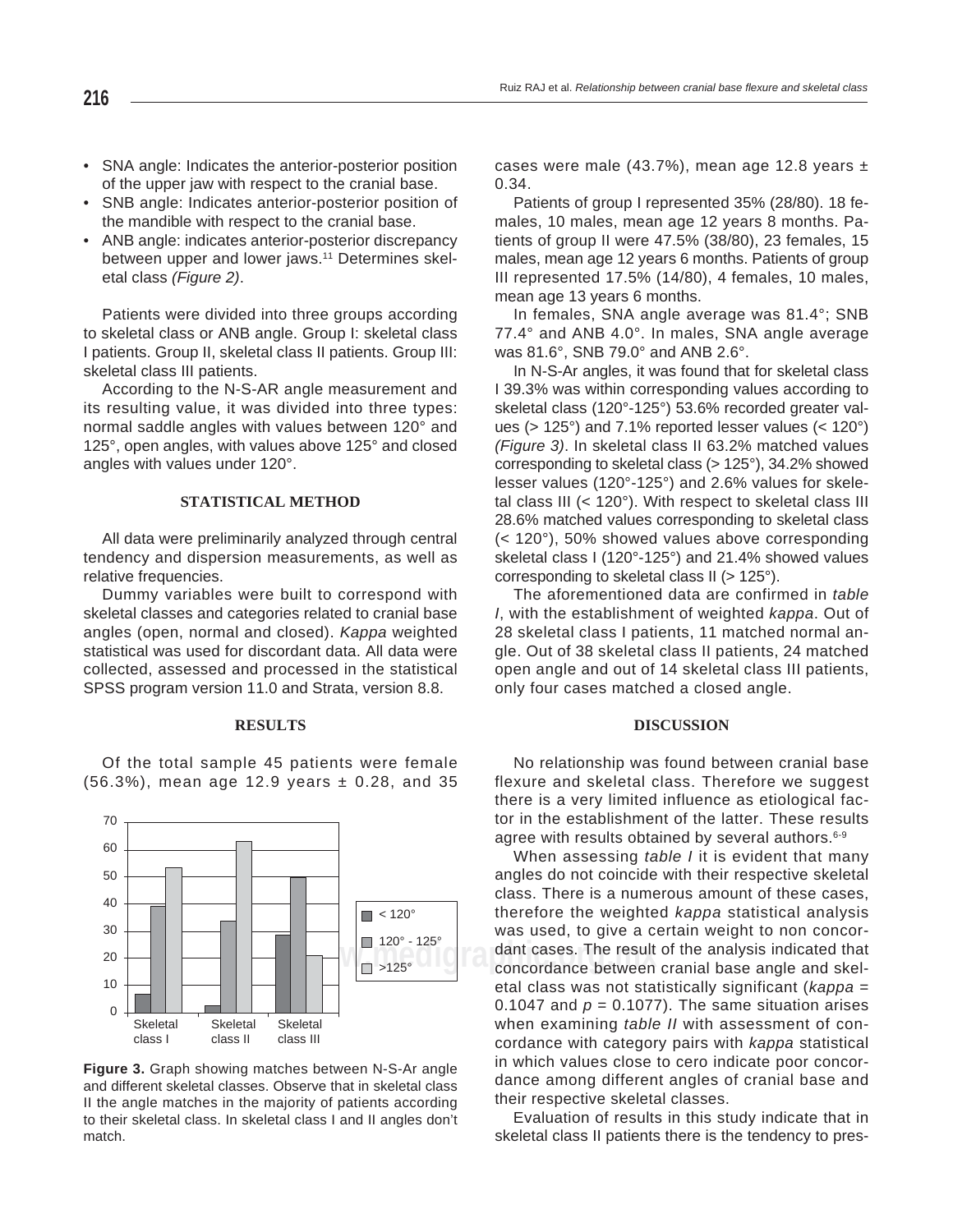|                                | Normal       | Open | Closed | Total |
|--------------------------------|--------------|------|--------|-------|
| Skeletal class I               | 11           | 15   | 2      | 28    |
| Skeletal class II              | 13           | 24   |        | 38    |
| Skeletal class III             |              | 3    | 4      | 14    |
| Total                          | 31           | 42   |        | 80    |
| $Kappa = 0.1047$               | $p = 0.1077$ |      |        |       |
| Discordances weighting matrix: |              |      |        |       |
| 1.0                            | 0.5          | 0.0  |        |       |
| 0.5                            | 1.0          | 0.5  |        |       |
| 0.0                            | 0.5          | 1.0  |        |       |

**Table I.** Match between cranial base angle and skeletal class.

Table II. Concordance evaluation by category pairs.

| Kappa statistical                  | p value |       |       |
|------------------------------------|---------|-------|-------|
| Skeletal class I vs normal angle   |         | 0.008 | 0.471 |
| Skeletal class II vs open angle    |         | 0.202 | 0.035 |
| Skeletal class III vs closed angle |         | 0.299 | 0.002 |

*Kappa* statistics were calculated from 2 x 2 tables

ent open angles (63.2%). This is in agreement with Renfroe's<sup>29</sup> findings. Nevertheless, in most cases there is no match in skeletal class I patients (39.3%) and class III (28.6%) and this contradicts statements of other authors.<sup>1,3-5,10-13</sup>

Based on this, we can state that it is more probable that a skeletal class I patient presents an open angle and not a normal angle; or that a skeletal class III patient presents a normal angle, instead of a closed one. This can be due to differential growth in the craniofacial complex structures. Very clear examples of this are skeletal class III patients with maxillary hypoplasia and mandibular hyperplasia. In these cases, irrespectively of angle or cranial base flexure, bone discrepancy will be dictated by a deficiency in the anterior-posterior growth of the upper jaw, and a growth excess and projection of the mandible. Its aetiology is a disharmonious differential growth of the jaws, and not the inclination of the cranial base. Nevertheless, it is important to state that in this specific example, dentofacial disharmony can be increased besides these differential growths of the aforementioned structures, the cranial base presents a closed angle.

Another fact to consider is that the N-S-Ar angle can vary due to changes in the height of the ante-

rior cranial base.<sup>6</sup> This is due to the fact that this angle depends on the location of three points: nasion, saddle, and articular. If one of these points changes position, the value of the resulting angle will be equally modified. This means that, if nasion is placed in a more superior position, the anterior cranial base, or S-N plane will tilt upwards, and this will open the angle of the cranial base. The opposite result takes place when nasion is located in lower position.

compensate any cranial flexure.<sup>6</sup> For example, the ef-Another variation which must be taken into account is the length of the posterior cranial base which can fect of a closed cranial base angle which will locate glenoid fossa and lower jaw in an anterior position, could be countered by an increased length of the posterior cranial base, which would displace the articular point and consequently the mandible, to a posterior position.

erior growth of the up- the saddle opens the articular angle closes and vice and vice sand vice the saddle opens<br>and projection of the sales are are and **project** and projection of the sand projection of the sales. It has also been stated that, when the N-S-Ar angle opens or closes, there is a compensatory effect in the ramus and the mandibular body. $8,10,12$  This reflects in the articular angle (S-Ar-Go) which is formed between the posterior cranial base and the tangent to the posterior border of the mandibular ramus. If the angle of versa.

> Likewise, findings of our study contradict results found by Wilhelm et al, $9$  since the majority of patients with skeletal class II presented an obtuse or larger than 125° N-S-Ar angle. This could be due to different facial biotype, type of growth and ethnic characteristics of included populations in both studies. This forces us to rethink new theories, build more refined theoretical models and conduct further and deeper research in our population.